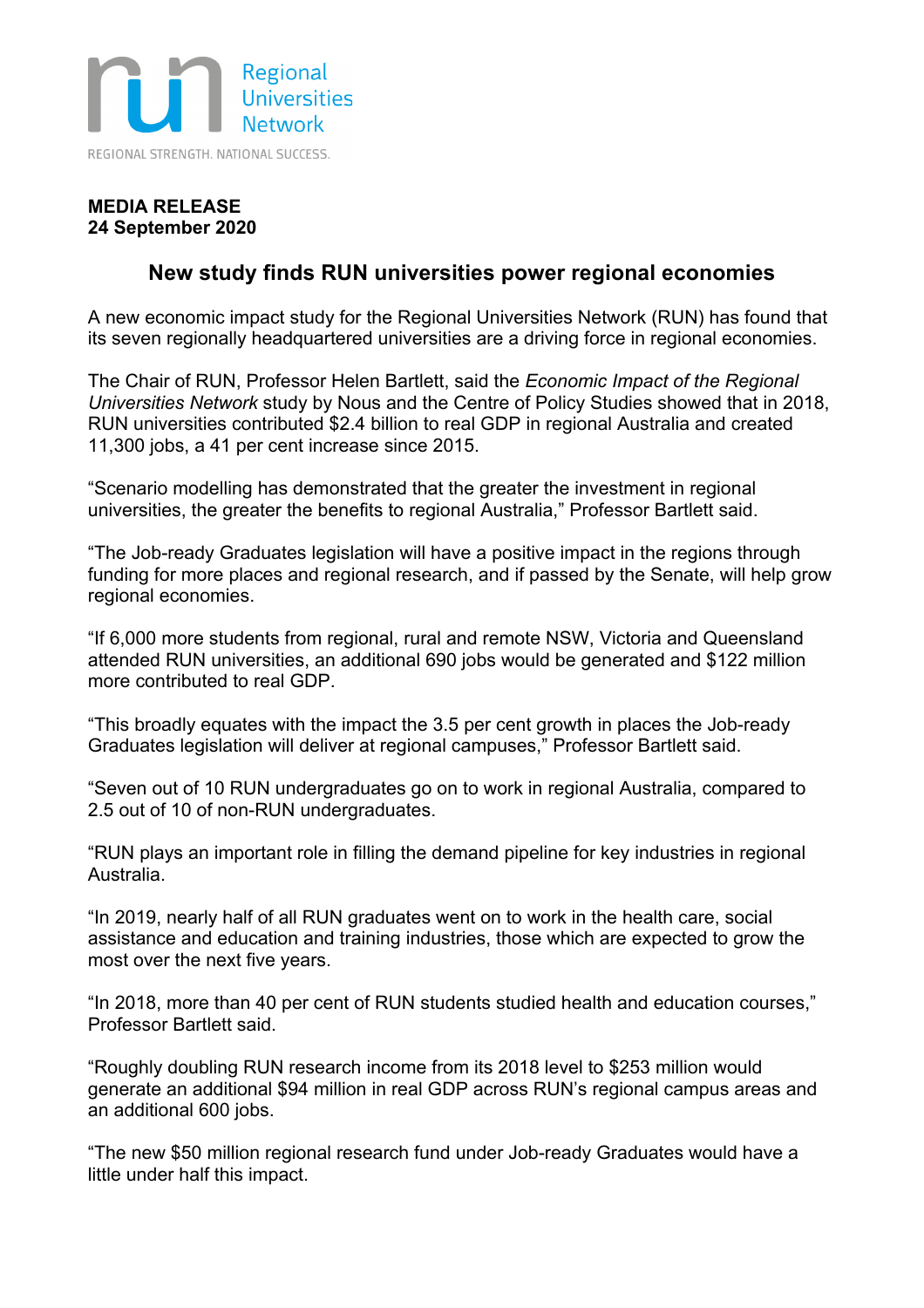"If each RUN university received a once-off capital investment valued at \$50 million, an additional 900 ongoing jobs, not including one-off construction jobs, would be generated and \$140 million more contributed to real GDP," Professor Bartlett said.

"More broadly, RUN member universities act as anchor institutions within their regions, affecting the size of the local population.

"As universities grow over time, more people are attracted to the region by university jobs, which in turn supports employment in other industries.

"Increased population in a region due to the presence of a university generates a possible \$2.9 billion and 15,700 jobs," Professor Bartlett said.

The findings of the *Economic Impact of the Regional Universities Network* study can be found at: www.run.edu.au/resources/RUN\_Findings\_Report\_final\_.pdf

For a summary of the study findings, visit: www.run.edu.au/resources/RUN\_Summary\_Report\_final\_.pdf

*-ends-*

| <b>Notes to editor:</b> | Key findings of the study are provided below.<br>Images available on request.<br>Audio grabs available through Radio Release® or on request. |
|-------------------------|----------------------------------------------------------------------------------------------------------------------------------------------|
| <b>Contacts:</b>        | Dr Caroline Perkins, Executive Director, RUN, 0408 482 736<br>Bernadette Smon, Media Adviser, RUN, 0478 495 457                              |
| <b>Website:</b>         | www.run.edu.au                                                                                                                               |
| Twitter:                | @RegUniNet                                                                                                                                   |
| Facebook:               | www.facebook.com/regionaluniversitiesnetwork                                                                                                 |
| Hashtag:                | #RegUnisHelpRegions                                                                                                                          |